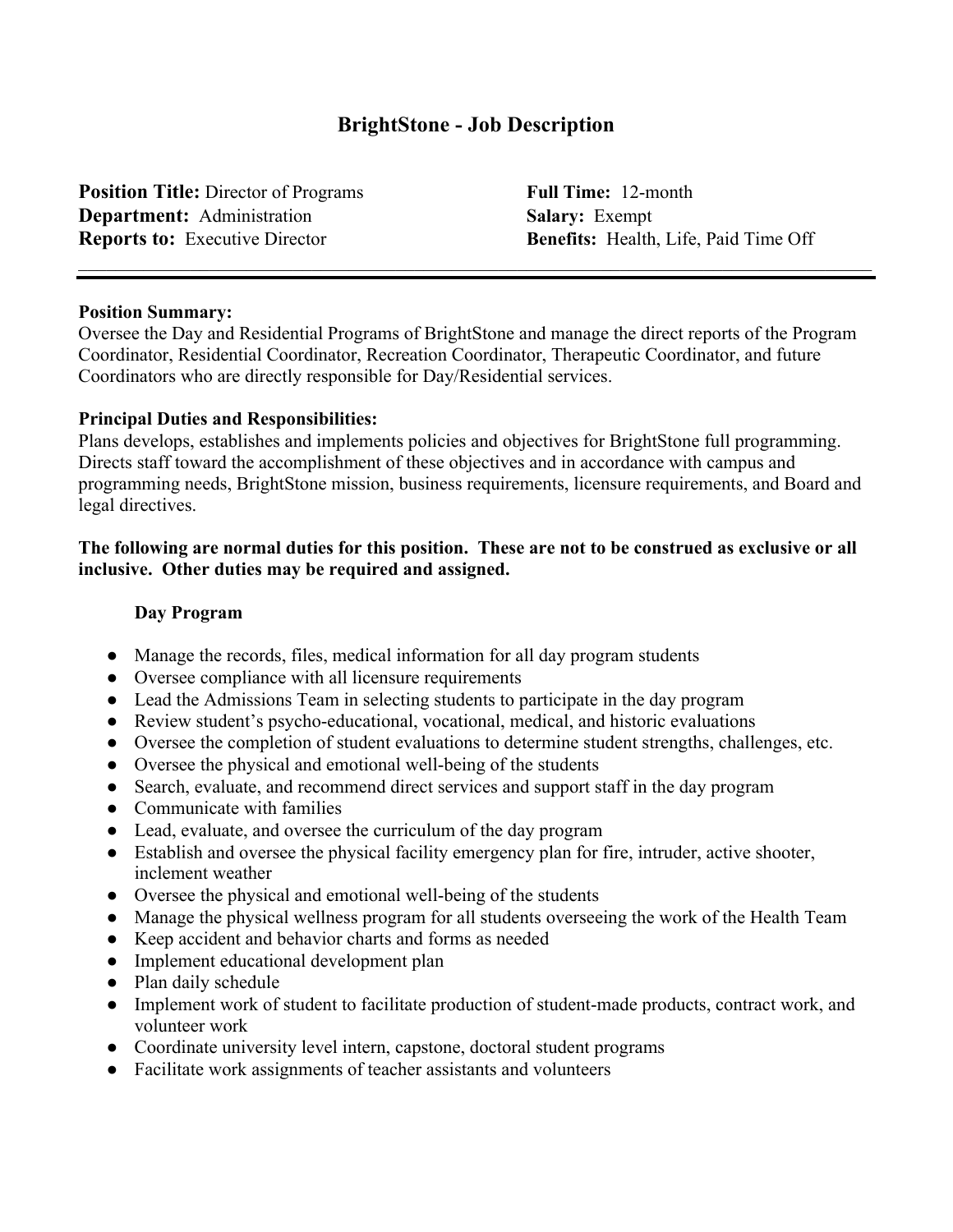- Oversee connections with the community and outside resources, such as: YMCA, library, bowling lanes, bowling lanes, TPAC, ARC, Vanderbilt University, recreation centers, high school outreach classes, etc.
- Participate on the Production Team
- Approve new products
- Assist Product Designer or Lead Teacher in making a task analysis for work jobs
- Assist with wage analysis
- Recommend yearly operating budget for the day program
- Oversee food selection and preparation
- Oversee the visual appeal and educational/work environment of the classroom
- Coordinate bus driver needs and schedule for route
- Coordinate and oversee all field trips into the community
- Oversee the general positive and functioning atmosphere of the work center
- Establish a professional environment of the program
- Lead toward innovation
- Greet visitors and tell the BrightStone story
- Report directly to BrightStone Executive Director/CEO

### **Residential Program**

- Oversee the evaluation of student applicants to determine strengths, challenges, level of independence, functional academics, and Daily Living Skills.
- Lead the Admissions Team in determining eligibility and placement of students into appropriate home
- Manage the records, files, releases, and medical information for all residents
- Manage the home in a loving, caring, positive teaching spirit
- Review student's psycho-educational, vocational, medical, and historic evaluations
- Lead in the hiring of Home Teachers for each home
- Oversee training of Home Teachers in medicine administration and medical protocol
- Oversee Home Teacher training involving working with and teaching individuals who have special needs
- Supervise Home Teachers in regards to home management, teaching skills, and loving care
- Oversee the mental, emotional, social, physical, and spiritual wellbeing of each resident
- Search, evaluate, and recommend Home Teachers for hire in the Residential Program
- Communicate with families and enable students to community with families
- Lead, evaluate, and oversee the daily living curriculum of the residential program
- Establish and oversee emergency plan for fire, intruder, active shooter, inclement weather
- Manage the physical wellness program for all residents overseeing the work of the Home Health Team
- Document and retain all accident and behavior charts and forms
- Implement teaching protocol for daily living skills
- Manage teaching curriculum for daily schedule
- Approve daily assignments for each resident
- Manage home visits by families and friends
- Oversee resident recreation and community activities program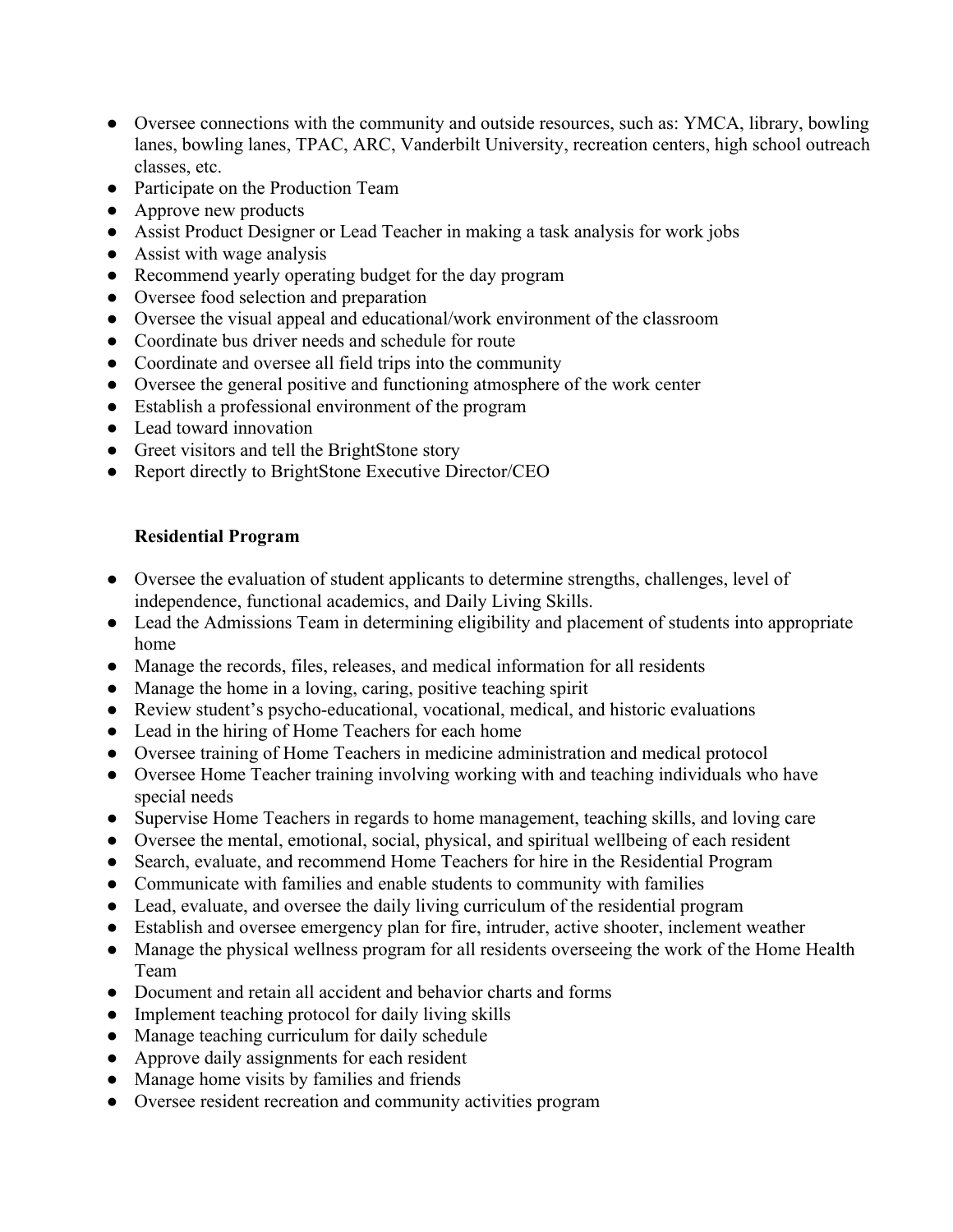- Oversee the loving care of all residents assuring no abuse and no neglect at all times
- Report directly to BrightStone Executive Director/CEO

# **Knowledge, Skills and Abilities Required:**

- A. Knowledge: Bachelor's degree or equivalent experience; Master's degree (preferred) in Special Education or related education field.
- B. Experience:
	- 8-10+ years in a senior level management position with a non-profit program or in leadership or teaching position working with the special needs population.
	- Possess a background, knowledge, and understanding of challenges facing the intellectually and developmentally disabled specifically in the area of residential services.
	- Broad based experience in financial analysis, program development, principles and practices of administration and supervision of a multifaceted staff of professionals
	- Knowledge of laws, regulations and compliance as it relates to the intellectually disabled population.

# C. Skills:

- Must be visionary and possess the ability to apply advanced management concepts, such as financial analysis, goal setting and problem solving to attain organizations strategic objectives.
- Excellent communication skills, both verbally and written, with others inside and outside of BrightStone for the purpose of effectively giving and obtaining high confidential information and frequently involving influencing and advising others on matters of significance and privacy.
- Understand and implement the process of team leadership.
- Student- and family-focused with a high degree of flexibility.
- Demonstrate ability to work with calm and intentionality in a fast paced and unpredictable environment.
- Technologically and computer proficient (especially with all Microsoft Office).
- Able to supervise others while building and maintaining effective relationships, delegating responsibility and achieving results.
- Proficient time management and organizational skills in order to effectively meet deadlines and achieve goals.

### D. Reasoning ability:

- Ability to apply principles of logical thinking to wide range intellectual, medical and practical problems.
- Ability to deal with nonverbal symbolism (formulas, equations, graphs, etc.).
- Ability to interact with families, parents, staff, and students on an intellectual level and with patience, respect, and loving care.
- Ability to maintain professional discretion and confidentiality in order to comply with instructions, procedures, standards, policies, laws, and theories that are obtained within BrightStone.